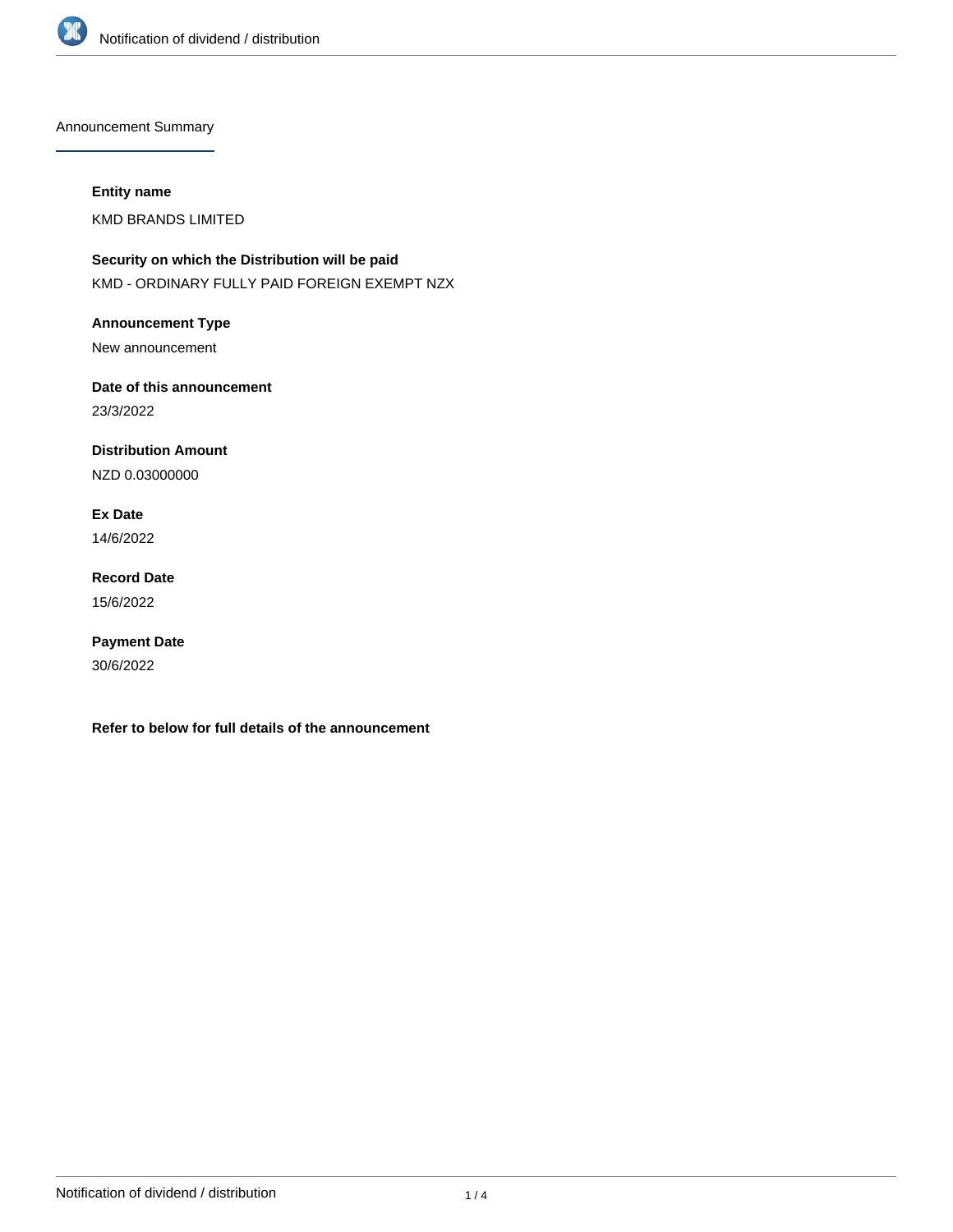

Announcement Details

Part 1 - Entity and announcement details

### **1.1 Name of +Entity**

KMD BRANDS LIMITED

**1.2 Registered Number Type** ARBN

**Registration Number**

139836918

**1.3 ASX issuer code**

KMD

### **1.4 The announcement is** New announcement

**1.5 Date of this announcement** 23/3/2022

**1.6 ASX +Security Code** KMD

**ASX +Security Description** ORDINARY FULLY PAID FOREIGN EXEMPT NZX

Part 2A - All dividends/distributions basic details

**2A.1 Type of dividend/distribution C** Ordinary

**2A.2 The Dividend/distribution:**

relates to a period of six months

**2A.3 The dividend/distribution relates to the financial reporting or payment period ending ended/ending (date)** 31/1/2022

### **2A.4 +Record Date**

15/6/2022

**2A.5 Ex Date** 14/6/2022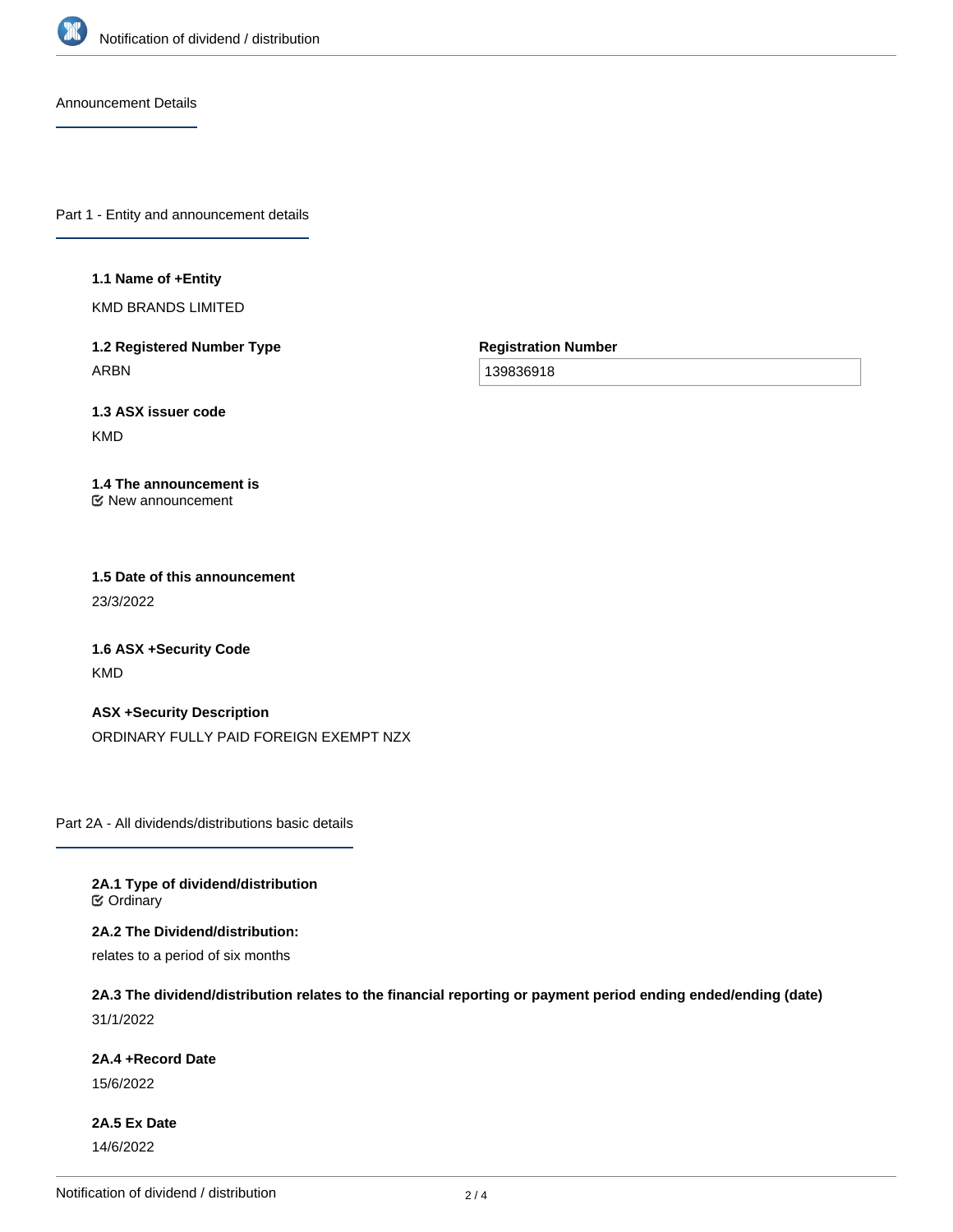## **2A.6 Payment Date**

30/6/2022

**2A.7 Are any of the below approvals required for the dividend/distribution before business day 0 of the timetable?**

- **Security holder approval**
- **Court approval**
- **Lodgement of court order with +ASIC**
- **ACCC approval**
- **FIRB approval**
- **Another approval/condition external to the entity required before business day 0 of the timetable for the dividend/distribution.**

No

**2A.8 Currency in which the dividend/distribution is made ("primary currency")**

NZD - New Zealand Dollar

| 2A.9 Total dividend/distribution payment amount per |  |
|-----------------------------------------------------|--|
| +security (in primary currency) for all             |  |
| dividends/distributions notified in this form       |  |

NZD 0.03000000

**2A.9a AUD equivalent to total dividend/distribution amount per +security**

AUD

| 2A.9b If AUD equivalent not known, date for information Estimated or Actual? |                 |
|------------------------------------------------------------------------------|-----------------|
| to be released                                                               | <b>ີ</b> Actual |

20/6/2022

**2A.10 Does the entity have arrangements relating to the currency in which the dividend/distribution is paid to securityholders that it wishes to disclose to the market?** No

**2A.11 Does the entity have a securities plan for dividends/distributions on this +security?** We do not have a securities plan for dividends/distributions on this security

**2A.12 Does the +entity have tax component information apart from franking?** No

# **2A.13 Withholding tax rate applicable to the dividend/distribution (%)**

15.000000 %

Part 3A - Ordinary dividend/distribution

**3A.1 Is the ordinary dividend/distribution estimated at this time?** No new participants are the contract of the NZD  $NZD$ 

**3A.1a Ordinary dividend/distribution estimated amount per +security**